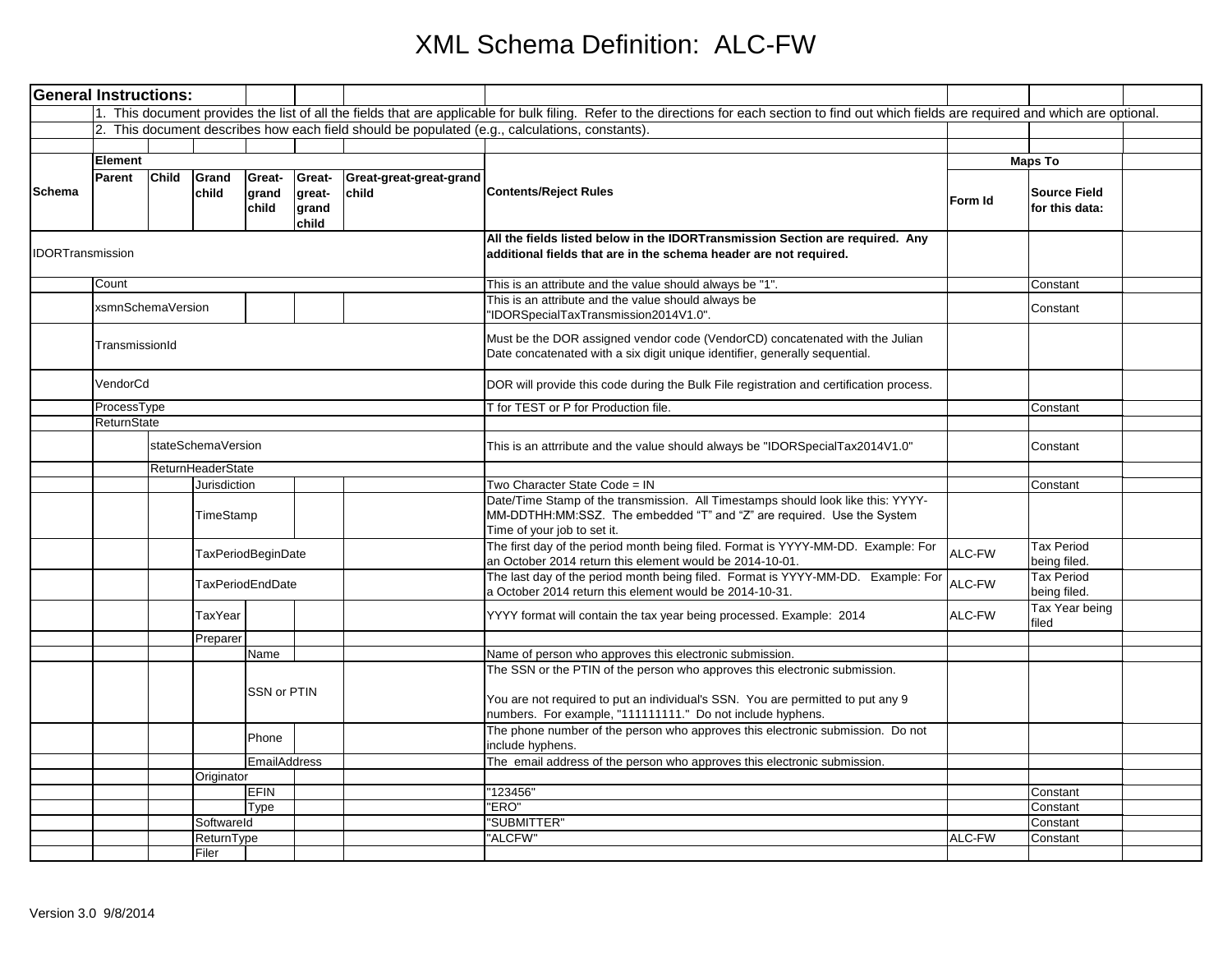|               | Element |              |                        |                          |                                    |                                  |                                                                                                                                                                                                                                                    | <b>Maps To</b> |                                                  |  |
|---------------|---------|--------------|------------------------|--------------------------|------------------------------------|----------------------------------|----------------------------------------------------------------------------------------------------------------------------------------------------------------------------------------------------------------------------------------------------|----------------|--------------------------------------------------|--|
| <b>Schema</b> | Parent  | <b>Child</b> | Grand<br>child         | Great-<br>grand<br>child | Great-<br>great-<br>grand<br>child | Great-great-great-grand<br>child | <b>Contents/Reject Rules</b>                                                                                                                                                                                                                       | Form Id        | <b>Source Field</b><br>for this data:            |  |
|               |         |              |                        | <b>BusinessEntity</b>    |                                    |                                  |                                                                                                                                                                                                                                                    |                |                                                  |  |
|               |         |              |                        |                          | FEIN                               |                                  | Federal ID number of taxpayer. Do not include hyphens.                                                                                                                                                                                             | ALC-FW         | FID Number                                       |  |
|               |         |              | EntityName             |                          |                                    |                                  |                                                                                                                                                                                                                                                    |                |                                                  |  |
|               |         |              |                        |                          |                                    | BusinessNameLine1                | The entity name as it appears on the Indiana Alcoholic Beverage Permit. The XML<br>will not accept the following special characters: comma (,), period (.), semi-colon (;),<br>colon $(:)$ , plus sign $(+)$ , and equal sign $(=)$ .              | ALC-FW         | Name                                             |  |
|               |         |              |                        | Address                  |                                    |                                  |                                                                                                                                                                                                                                                    |                |                                                  |  |
|               |         |              |                        |                          | <b>USAddress</b>                   |                                  |                                                                                                                                                                                                                                                    |                |                                                  |  |
|               |         |              |                        |                          |                                    | AddressLine1                     | Business street address (physical address)                                                                                                                                                                                                         | ALC-FW         | <b>Physical Street</b><br><b>Address</b>         |  |
|               |         |              |                        |                          |                                    | City                             | City (physical address)                                                                                                                                                                                                                            | ALC-FW         | <b>Physical City</b>                             |  |
|               |         |              |                        |                          |                                    | <b>State</b>                     | State (physical address)                                                                                                                                                                                                                           | ALC-FW         | <b>Physical State</b>                            |  |
|               |         |              |                        |                          |                                    | ZipCode                          | Zip (physical address)                                                                                                                                                                                                                             | ALC-FW         | Physical Zip<br>Code                             |  |
|               |         |              |                        | Stateld                  |                                    |                                  | Ten digit Indiana Taxpayer ID code                                                                                                                                                                                                                 | ALC-FW         | <b>IN TID Number</b>                             |  |
|               |         |              |                        | LocNbr                   |                                    |                                  | Three digit Indiana business location code                                                                                                                                                                                                         |                |                                                  |  |
|               |         |              | <b>EmailAddress</b>    |                          |                                    |                                  | Provide the email address of the person DOR should contact if there is a problem with<br>this electronic submission.                                                                                                                               |                |                                                  |  |
|               |         |              | FilingMethodCd         |                          |                                    |                                  | "ELF"                                                                                                                                                                                                                                              |                | Constant                                         |  |
|               |         |              |                        | <b>ReturnSourceCd</b>    |                                    |                                  | "FTP"                                                                                                                                                                                                                                              |                | Constant                                         |  |
|               |         |              | InputSourceMethodCd    |                          |                                    |                                  | "BULK"                                                                                                                                                                                                                                             |                | Constant                                         |  |
|               |         |              | FormVersionCode        |                          |                                    |                                  | "0614"                                                                                                                                                                                                                                             | ALC-FW         | ALC-FW Form<br><b>Revision Month</b><br>and Year |  |
|               |         |              | TaxTypeCd              |                          |                                    |                                  | "ALC"                                                                                                                                                                                                                                              |                | Constant                                         |  |
|               |         |              | SubmissionId           |                          |                                    |                                  | Submission Id is generated by using the following format: Prefix of T for Test file or<br>P for Production file, Followed by Department assigned id number plus six digit<br>unique sequence number.                                               |                |                                                  |  |
|               |         |              | <b>ReturnDataState</b> |                          |                                    |                                  |                                                                                                                                                                                                                                                    |                |                                                  |  |
|               |         |              | FormALCFW              |                          |                                    |                                  |                                                                                                                                                                                                                                                    |                |                                                  |  |
|               |         |              |                        | <b>ReturnSectionA</b>    |                                    |                                  | All the fields in ReturnSectionA are required. If you have no activity to report for<br>the month you must specify either "ONA" or "ANA" for the ReturnFilingType.<br>You must also enter zeros (0) in all fields. Otherwise the file be rejected. |                |                                                  |  |
|               |         |              | ReturnFilingType       |                          |                                    |                                  | <b>Return Filing Type</b><br>Valid codes are: "O" = Original, "A" = Amended, "ONA" = Original - No Activity, "ANA"<br>= Amended - No Activity                                                                                                      |                | Constant                                         |  |
|               |         |              |                        |                          |                                    | WineGallonsTakenOutOfBond        | Number of gallons taken out of bond during the reporting period. Round gallons to<br>four decimal places (0.0000).                                                                                                                                 | ALC-FW         | Gallons Taken<br>Out of Bond (1.)                |  |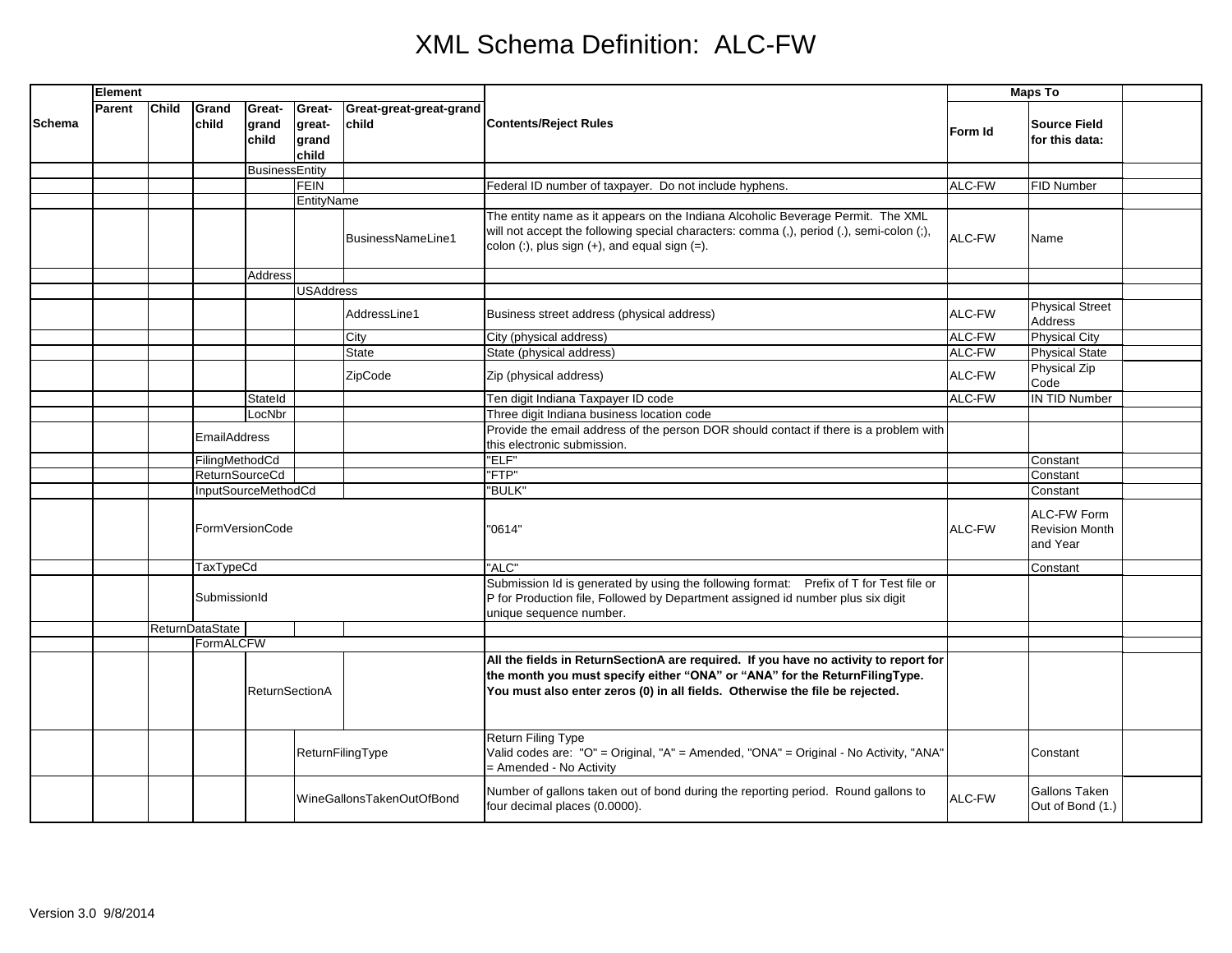|               | Element |              |                |                          |                                    |                                   |                                                                                                                                                                                                                                                                                                                                                                                                                                             | <b>Maps To</b> |                                                              |  |
|---------------|---------|--------------|----------------|--------------------------|------------------------------------|-----------------------------------|---------------------------------------------------------------------------------------------------------------------------------------------------------------------------------------------------------------------------------------------------------------------------------------------------------------------------------------------------------------------------------------------------------------------------------------------|----------------|--------------------------------------------------------------|--|
| <b>Schema</b> | Parent  | <b>Child</b> | Grand<br>child | Great-<br>grand<br>child | Great-<br>great-<br>grand<br>child | Great-great-great-grand<br>child  | <b>Contents/Reject Rules</b>                                                                                                                                                                                                                                                                                                                                                                                                                | Form Id        | <b>Source Field</b><br>for this data:                        |  |
|               |         |              |                |                          |                                    | WineTaxExemptGallons              | Total gallons that are tax exempt (Transaction Type A). Should equal total of<br>Transaction Type A on Schedule ALC-FW-S. Round gallons to four decimal places<br>(0.0000).                                                                                                                                                                                                                                                                 | ALC-FW         | Tax Exempt<br>Gallons (2.)                                   |  |
|               |         |              |                |                          |                                    | WineGallonsReturned               | Total gallons returned to the winery or destroyed (Transaction Type B). Should equal<br>total of Transaction Type B on Schedule ALC-FW-S. Round gallons to four decimal<br>places (0.0000).                                                                                                                                                                                                                                                 | ALC-FW         | Gallons<br>Returned to<br>Winery (3)                         |  |
|               |         |              |                |                          |                                    | <b>WineTotalTaxableGallons</b>    | Total Taxable Gallons. Subtract exempt gallons and returned/destroyed gallons from<br>gallons taken out of bond.                                                                                                                                                                                                                                                                                                                            | ALC-FW         | <b>Total Taxable</b><br>Gallons (5.)                         |  |
|               |         |              |                |                          | WineTaxDue                         |                                   | Gross Wine Tax Due. Multiply Total Taxable Gallons by \$0.47.                                                                                                                                                                                                                                                                                                                                                                               | ALC-FW         | Gross Wine Tax<br>Due (6.)                                   |  |
|               |         |              |                |                          |                                    | CollectionAllowance               | Collection Allowance for Timely Payment. If the return is filed on or before the due<br>date, multiply Gross Wine Tax Due by 0.015. Round dollars to two decimal places<br>$(0.00)$ .                                                                                                                                                                                                                                                       | ALC-FW         | Collection<br>Allowance for<br><b>Timely Payment</b><br>(7.) |  |
|               |         |              |                |                          | Penalty                            |                                   | Penalty. If the return is filed after the due date, add 10% of Gross Wine Tax Due or<br>\$5.00, whichever is greater. (The penalty is \$5.00 if the return is late with no tax due.) ALC-FW<br>Round dollars to two decimal places (0.00).                                                                                                                                                                                                  |                | Penalty (8.)                                                 |  |
|               |         |              |                |                          | Interest                           |                                   | Interest. If your tax liability is not paid on or before the due date, you are subject to<br>interest from the date the tax return was due until the date the tax return was<br>postmarked. The interest rate is determined on a calendar-year basis and can change ALC-FW<br>from year to year. Please refer to our website at www.in.gov/dor/files/dn03.pdf for the<br>current interest rate. Round dollars to two decimal places (0.00). |                | Interest (9.)                                                |  |
|               |         |              |                |                          | TotalTaxAfterPI                    |                                   | Total Amount Due. Subtract Collection Allowance from Gross Wine Due. Then add<br>Penalty and Interest for Total Amount Due. Round dollars to two decimal places<br>(0.00).                                                                                                                                                                                                                                                                  | ALC-FW         | <b>Total Amount</b><br>Due (10.)                             |  |
|               |         |              |                | <b>ReturnSectionB</b>    |                                    |                                   | If you have a ReturnFilingType of "O" or "A", please follow the directions below<br>to determine the value of each field. If you have no activity to report for the<br>month (i.e. a ReturnFilingType of "ONA" or "ANA"), then do not include<br>ReturnSectionB in your transmission.                                                                                                                                                       |                |                                                              |  |
|               |         |              |                |                          |                                    | <b>ALCFWScheduleRepeatSection</b> |                                                                                                                                                                                                                                                                                                                                                                                                                                             |                |                                                              |  |
|               |         |              |                |                          |                                    | TransactionType                   | <b>Transaction Type</b><br>Valid codes are: "A" = Tax-exempt sales for sacremental or religious purposes, as<br>well as out-of-state shipments. "B" = Gallons returned to the winery or destroyed. "C" ALC-FW-S<br>= Gallons sold to Indiana wholesalers (for informational purposes only - not part of tax<br>calculation).                                                                                                                |                | Transaction<br>Type (1.)                                     |  |
|               |         |              |                |                          |                                    | DocumentType                      | Document Type<br>Valid codes are: "C" = Confirmation, "I" = Invoice, "O" = Other, "PO" = Purchase<br>Order, "CM" = Credit Memo, "A" = Affidavit, "RG" = Returned Goods Authorization                                                                                                                                                                                                                                                        | ALC-FW-S       | Document Type<br>(2.)                                        |  |
|               |         |              |                |                          |                                    | DocumentDate                      | Format is YYYY-MM-DD.                                                                                                                                                                                                                                                                                                                                                                                                                       | ALC-FW-S       | Document Date<br>(3.)                                        |  |
|               |         |              |                |                          |                                    | DocumentNumber                    | Document Number assigned to each sale to wholesaler.                                                                                                                                                                                                                                                                                                                                                                                        | ALC-FW-S       | Document<br>Number (4.)                                      |  |